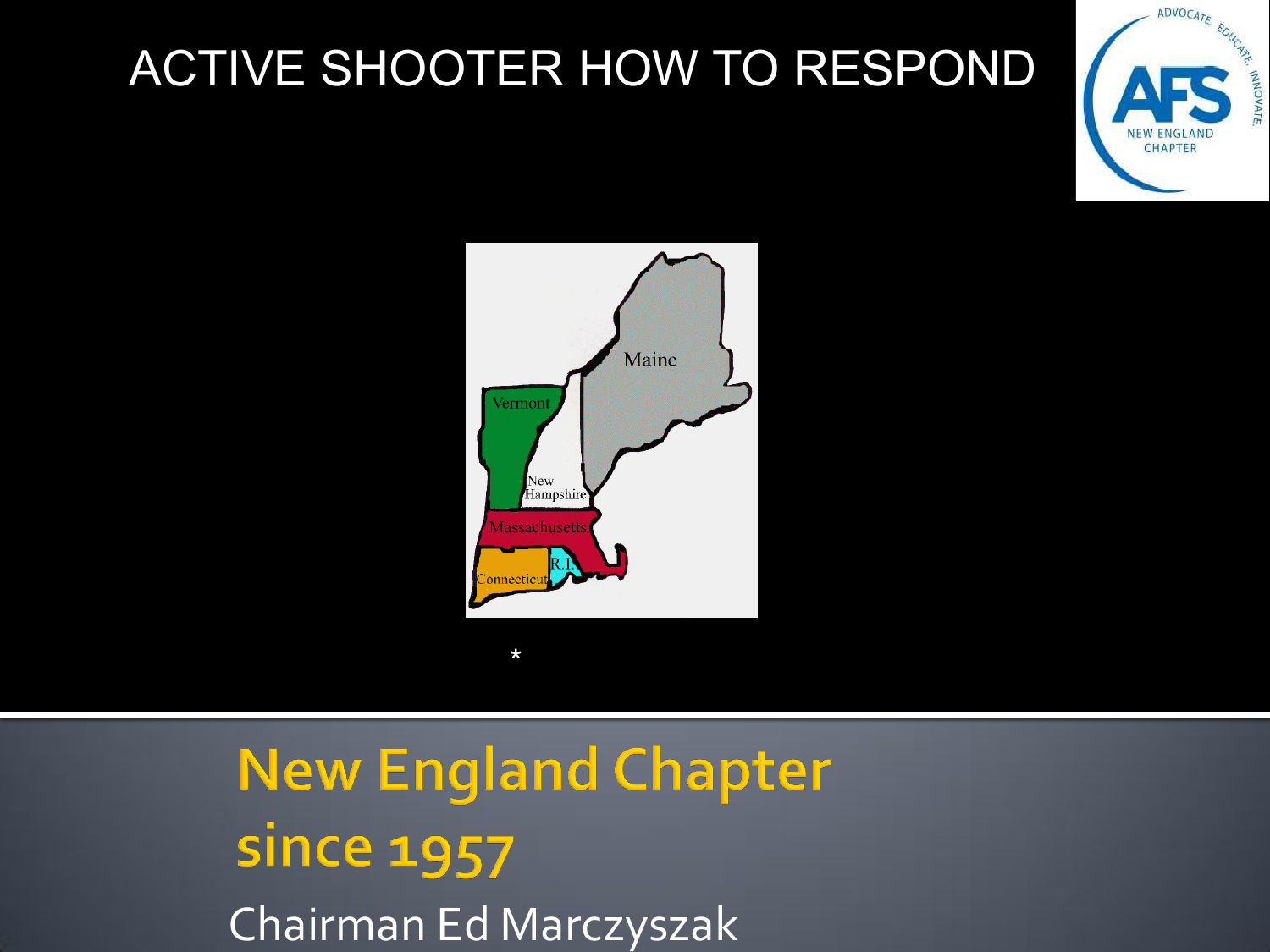

- **The opinions expressed here are strictly the** opinions of the presenter and in no way should be construed as the opinions of the AFS New England Chapter.
- **The materials presented here were gathered** from a variety of sources including but not limited to the Homeland Security website.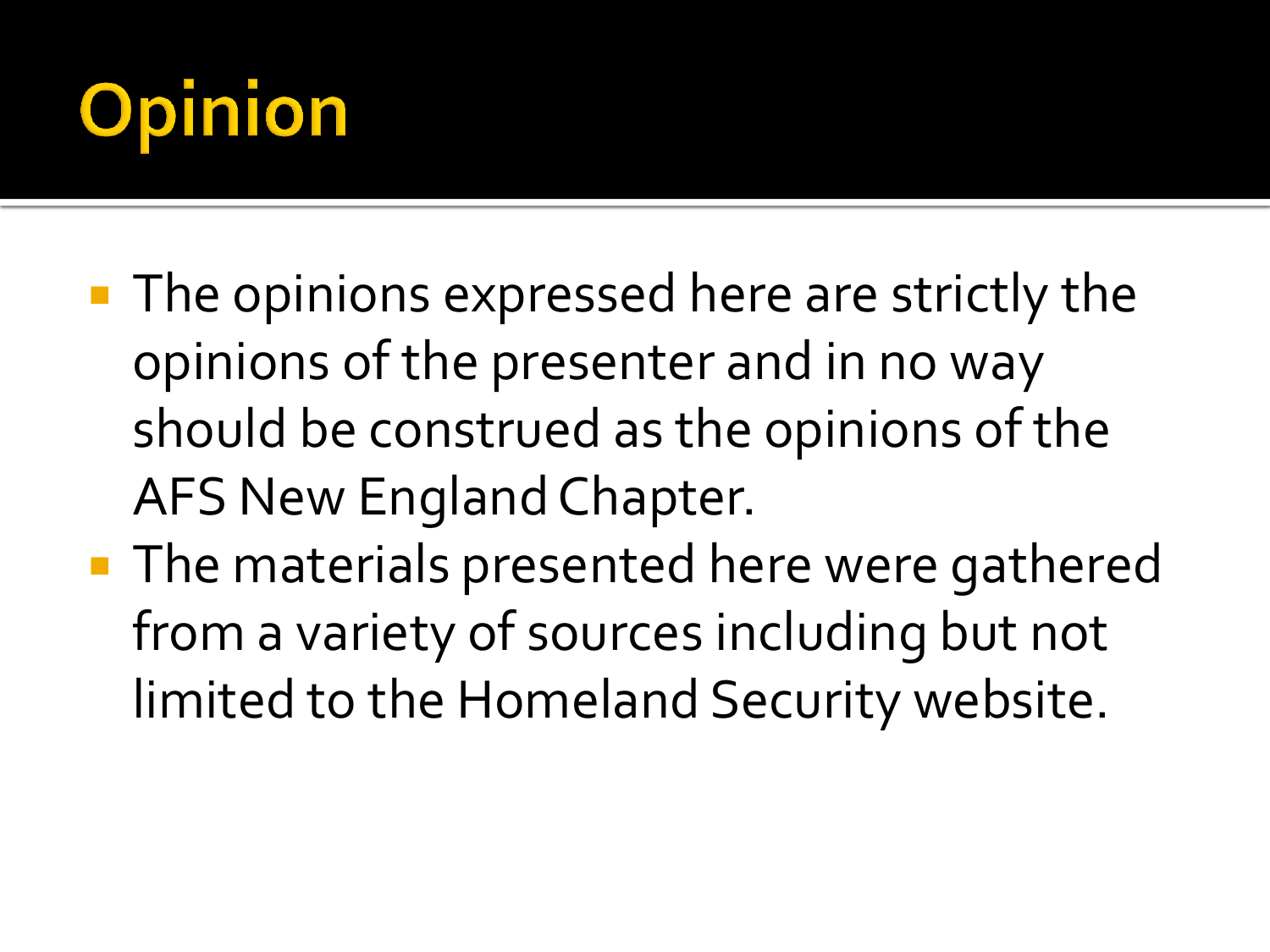# **Active shooter events**

- **Active shooter events can occur at any time** or place.
	- Where we shop- malls, restaurants, flea markets
	- Where we learn- grade schools, high schools, colleges.
	- **Where we meet- political rallies, movie theaters**
	- Where we work– Beer distributor, lottery office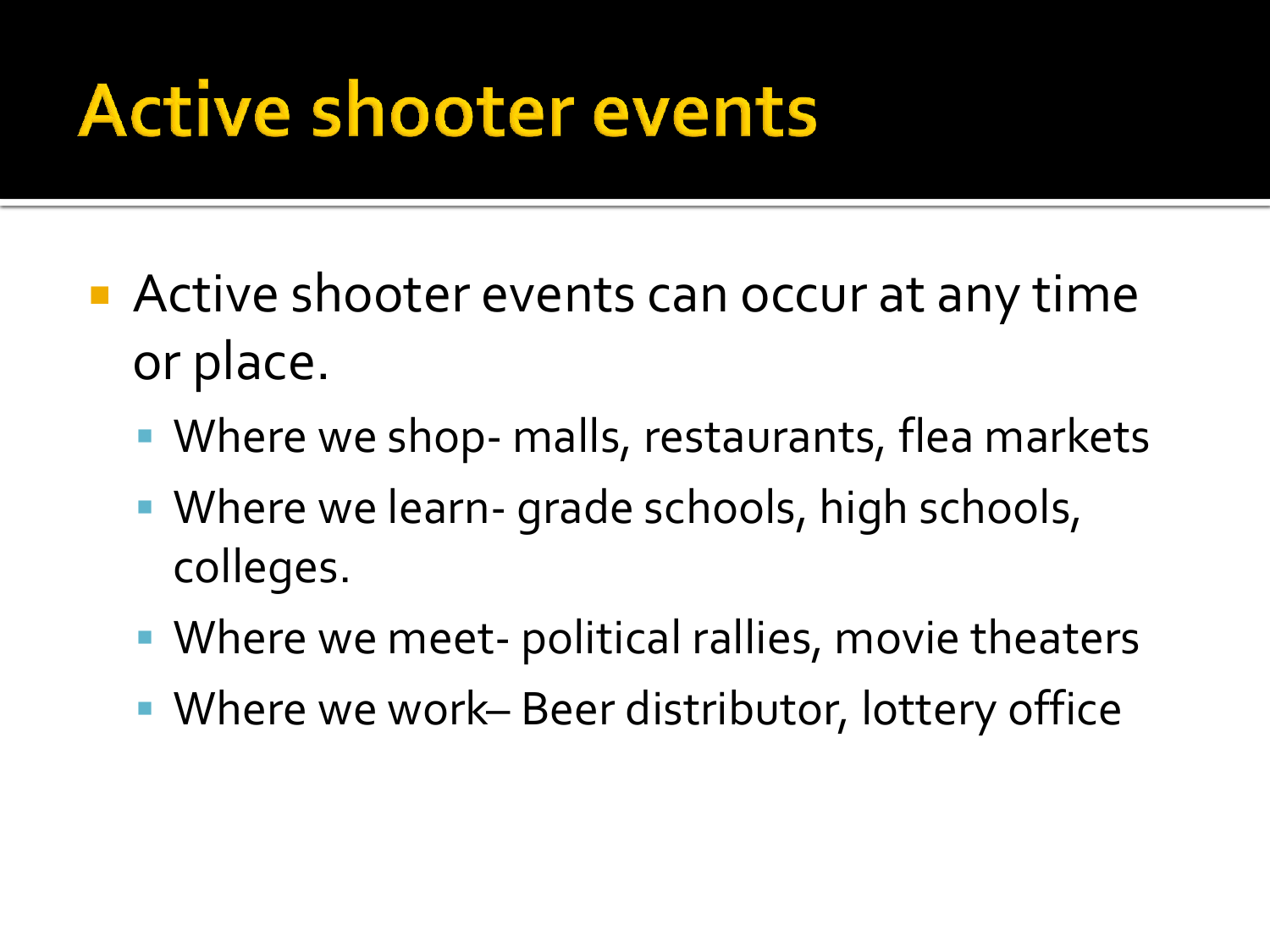■ An Active Shooter is an individual actively engaged in killing or attempting to kill people in a confined and populated area; in most cases, active shooters use firearms(s) and there is no pattern or method to their selection of victims. Active shooter situations are unpredictable and evolve quickly.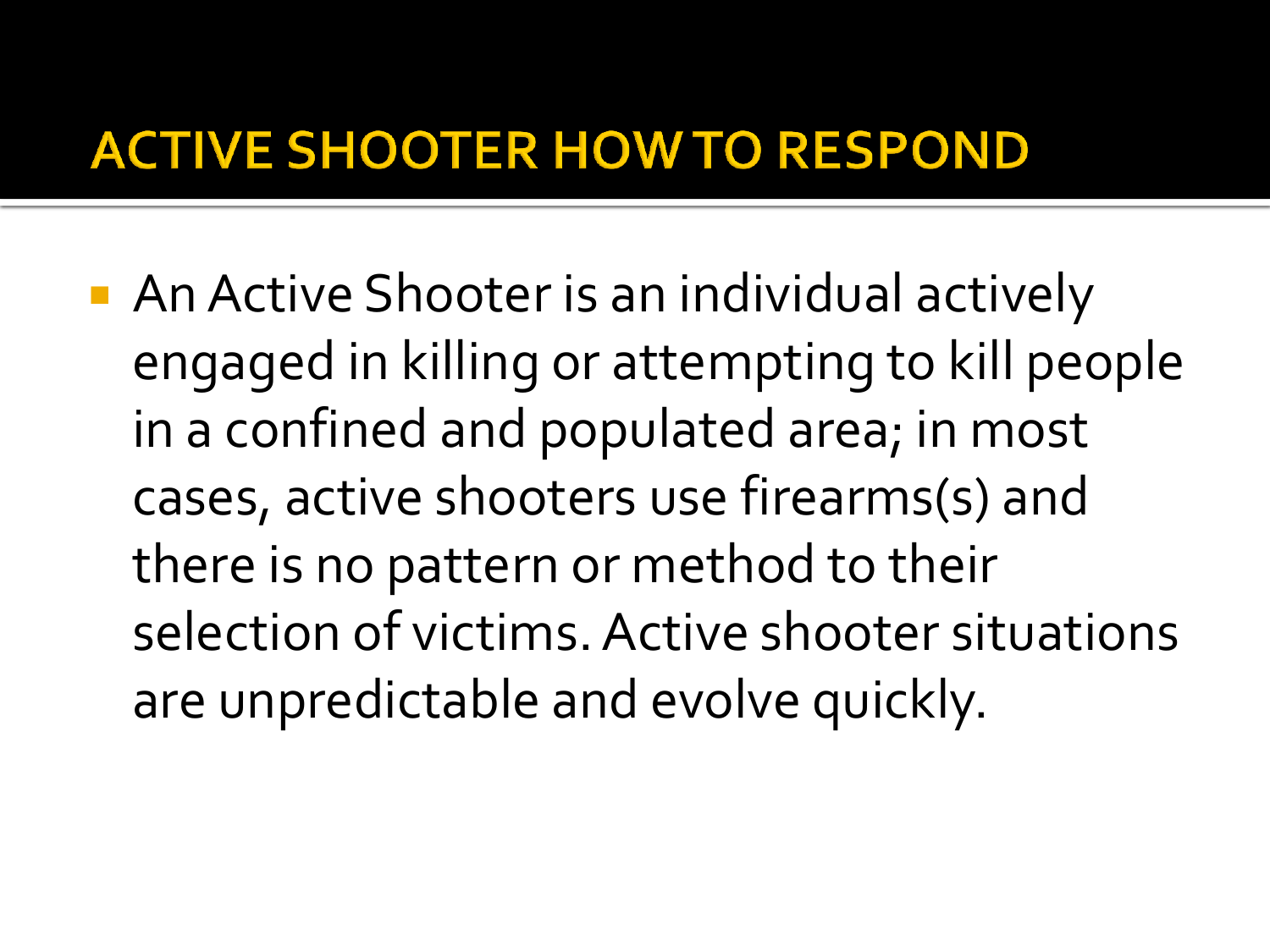**Typically, the immediate deployment of law** enforcement is required to stop the shooting and mitigate harm to victims. Because active shooter situations are often over within 10 to 15 minutes, before law enforcement arrives on the scene, individuals must be prepared both mentally and physically to deal with an active shooter situation.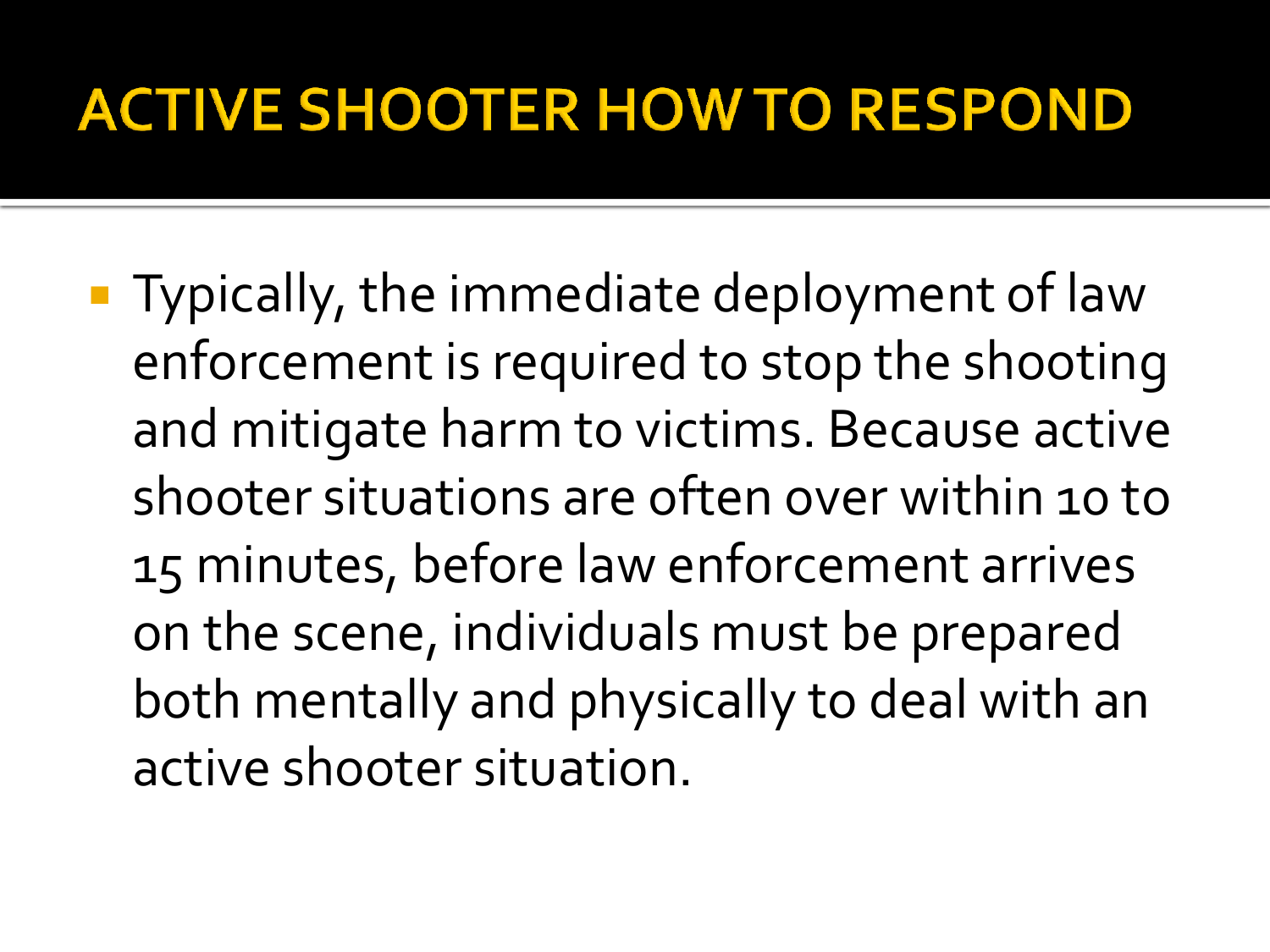- Good practices for coping with an active shooter situation
- Be aware of your environment and any possible dangers
- Take note of the two nearest exits in any facility you visit
- **If you are in an office, stay there and secure the door**
- If you are in a hallway, get into a room and secure the door
- As a last resort, attempt to take the active shooter down. When the shooter is at close range and you cannot flee, your chance of survival is much greater if you try to incapacitate him/her.
- CALL 911 WHEN IT IS SAFE TO DO SO!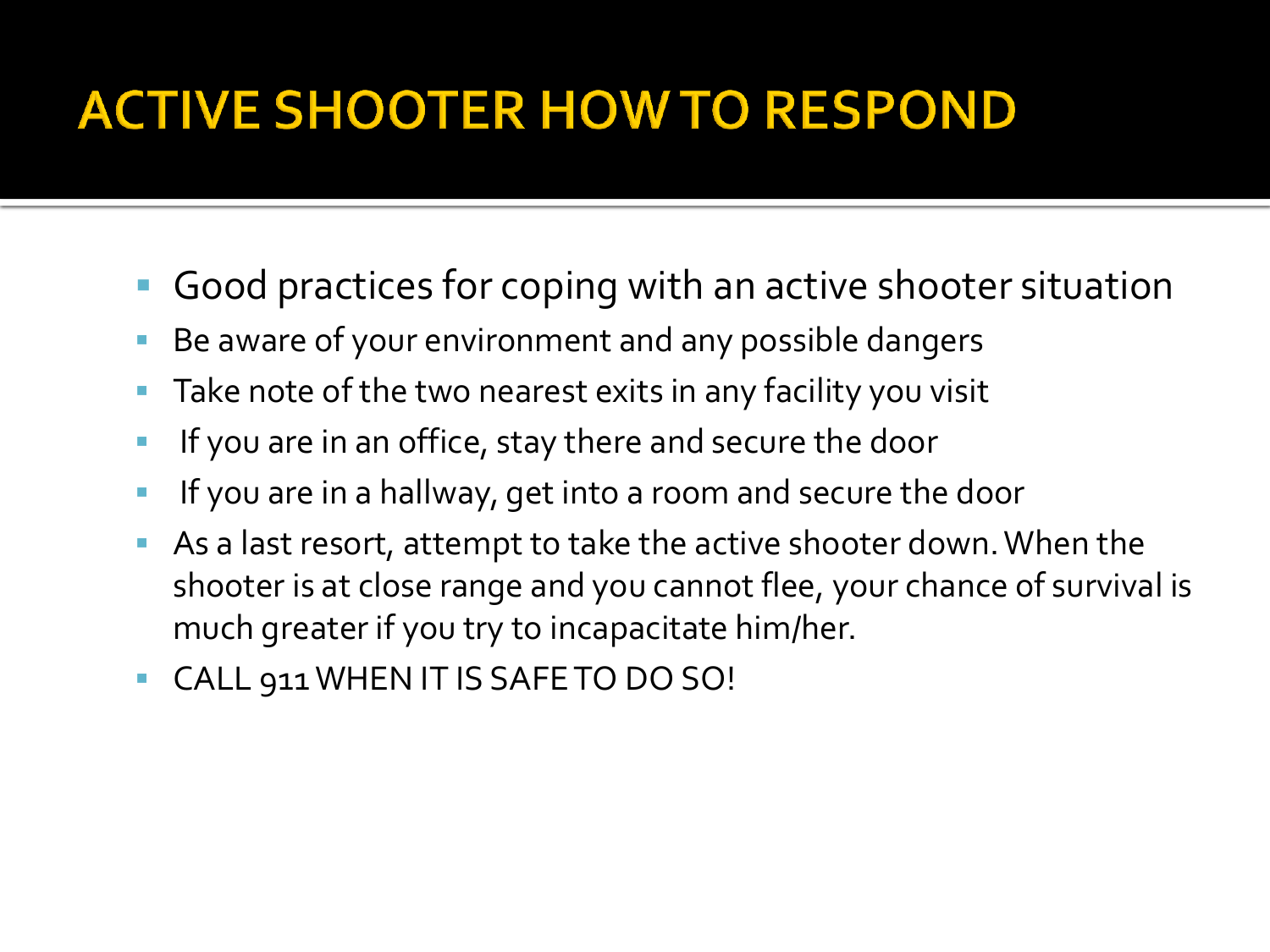- 1. Evacuate If there is an accessible escape path, attempt to evacuate the premises. Be sure to:
- **Have an escape route and plan in mind**
- **EVACUATE regardless of whether others agree to follow**
- **Leave your belongings behind**
- **Help others escape, if possible**
- **Prevent individuals from entering an area where the active shooter may** be
- Keep your hands visible
- $\blacksquare$  Follow the instructions of any police officers
- Do not attempt to move wounded people
- **Call 911 when you are safe**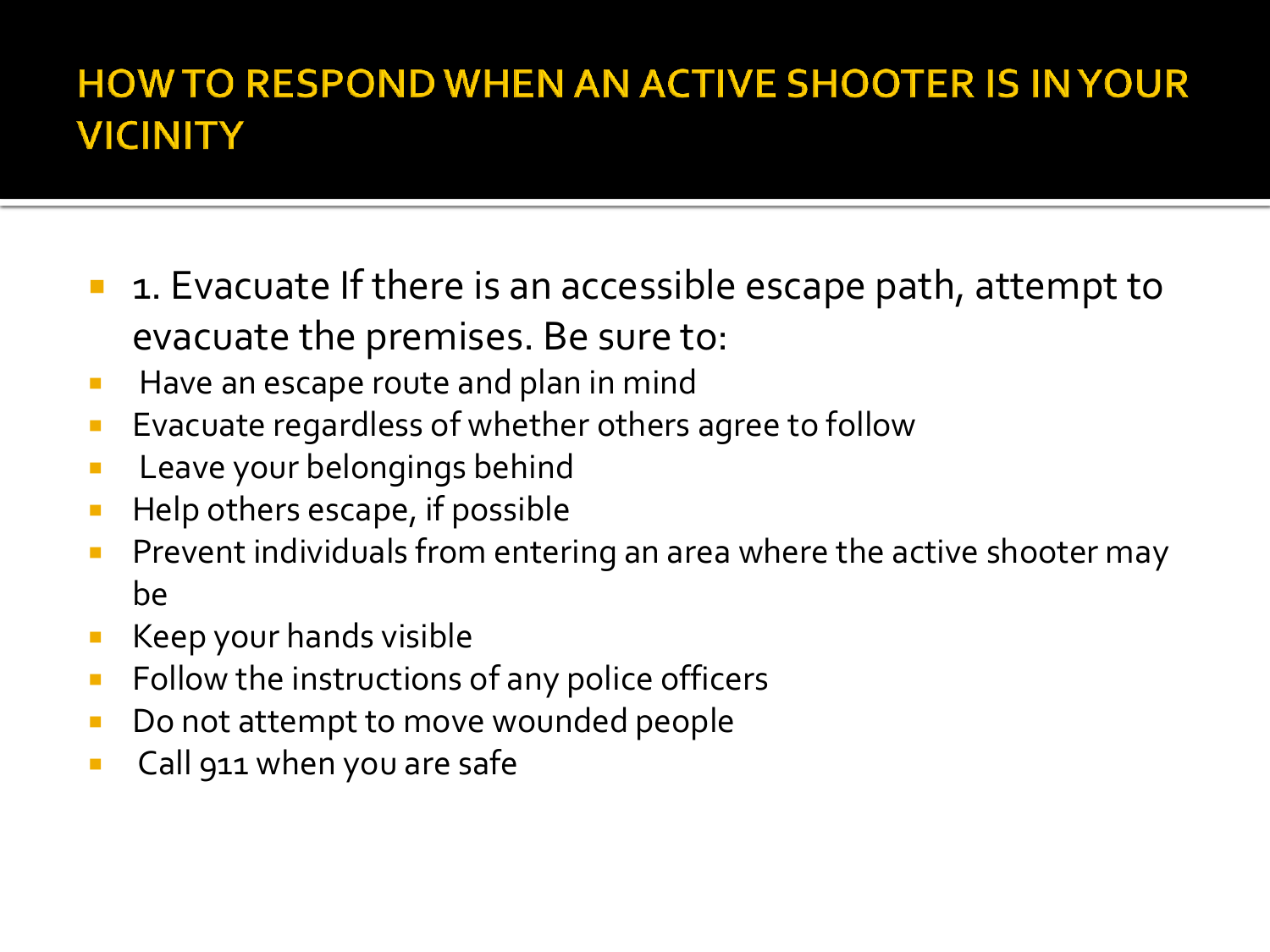- 2. Hide out If evacuation is not possible, find a place to hide where the active shooter is less likely to find you. Your hiding place should:
- Be out of the active shooter's view
- Provide protection if shots are fired in your direction (i.e., an office with a closed and locked door)
- Not trap you or restrict your options for movement To prevent an active shooter from entering your hiding place:
- Lock the door
- Blockade the door with heavy furniture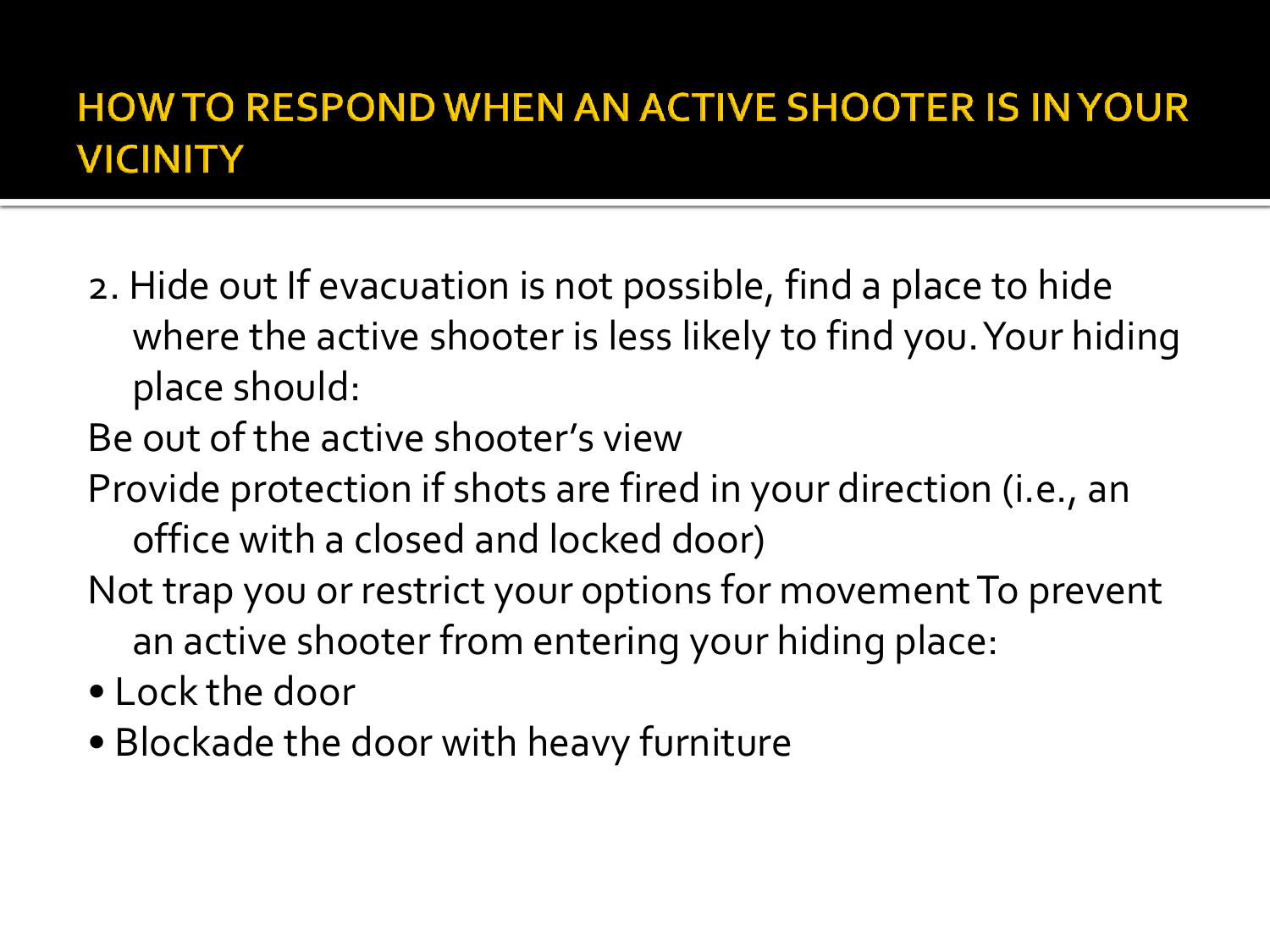- **•** If the active shooter is nearby:
- • Lock the door
- • Silence your cell phone and/or pager
- **• Turn off any source of noise (i.e., radios, televisions)**
- **.** Hide behind large items (i.e., cabinets, desks)
- • Remain quiet If evacuation and hiding out are not possible:
- • Remain calm
- • Dial 911, if possible, to alert police to the active shooter's location
- • If you cannot speak, leave the line open and allow the dispatcher to listen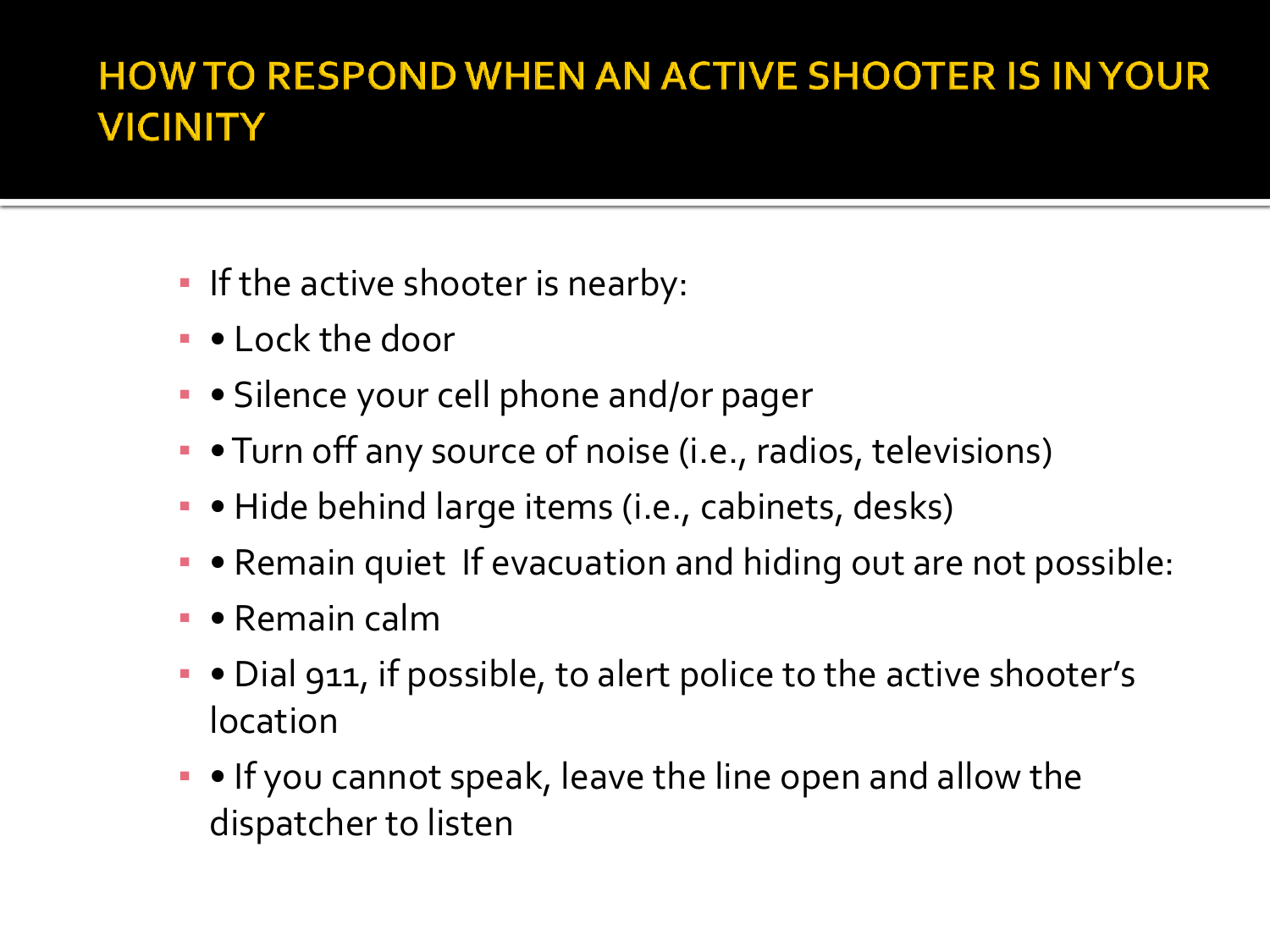3. Take action against the active shooter As a last resort, and only when your life is in imminent danger, attempt to disrupt and/or incapacitate the active shooter by:

- Acting as aggressively as possible against him/her
- Throwing items and improvising weapons Yelling
- Committing to your actions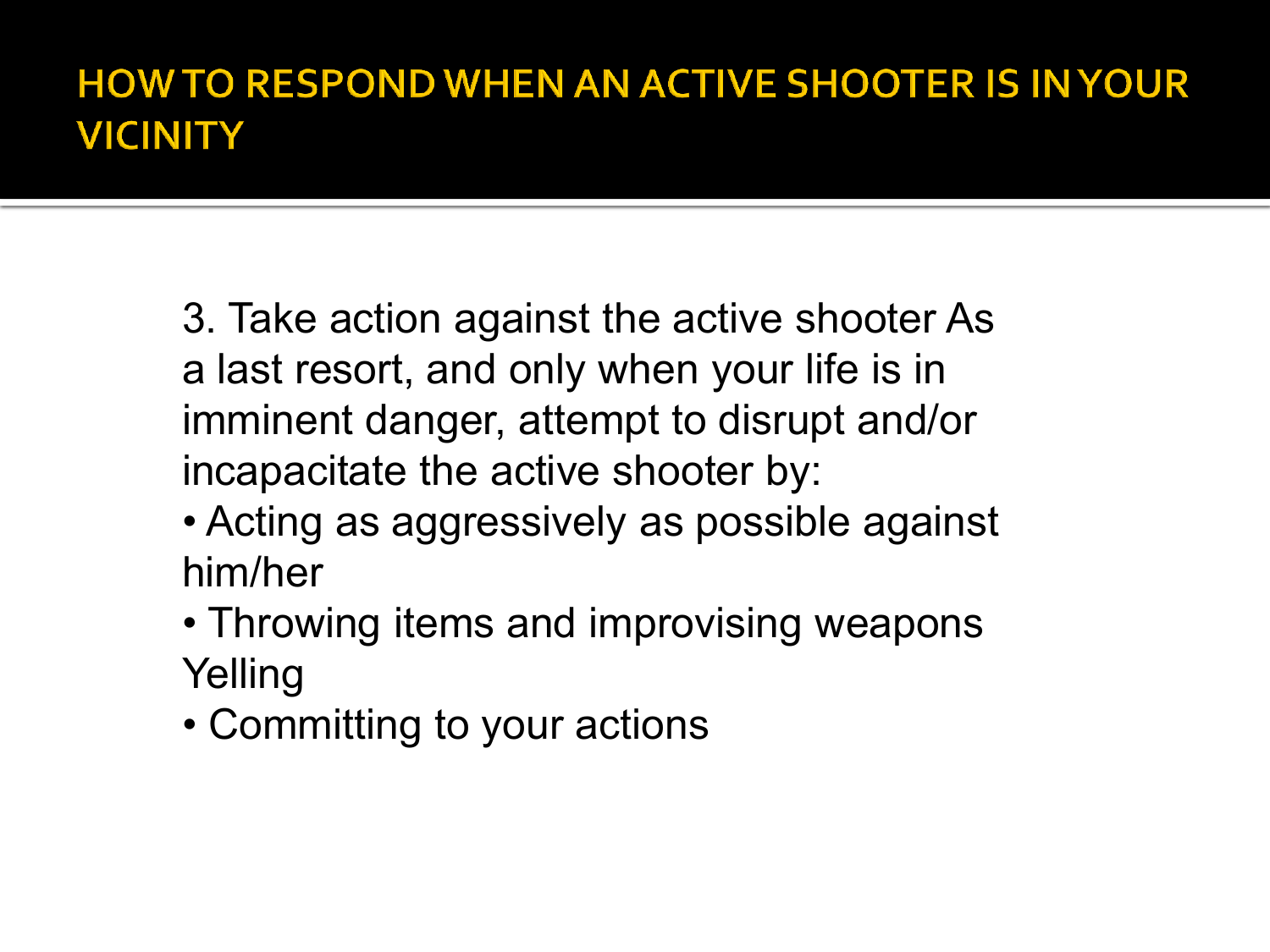#### **HOW TO RESPOND WHEN LAW ENFORCEMENT ARRIVES**

- $\blacksquare$  Officers usually arrive in teams of four (4)
- **Officers may wear regular patrol uniforms or** external bulletproof vests, Kevlar helmets, and other tactical equipment
- Officers may be armed with rifles, shotquns, handguns
- **Officers may use pepper spray or tear gas to** control the situation
- Officers may shout commands, and may push individuals to the ground for their safety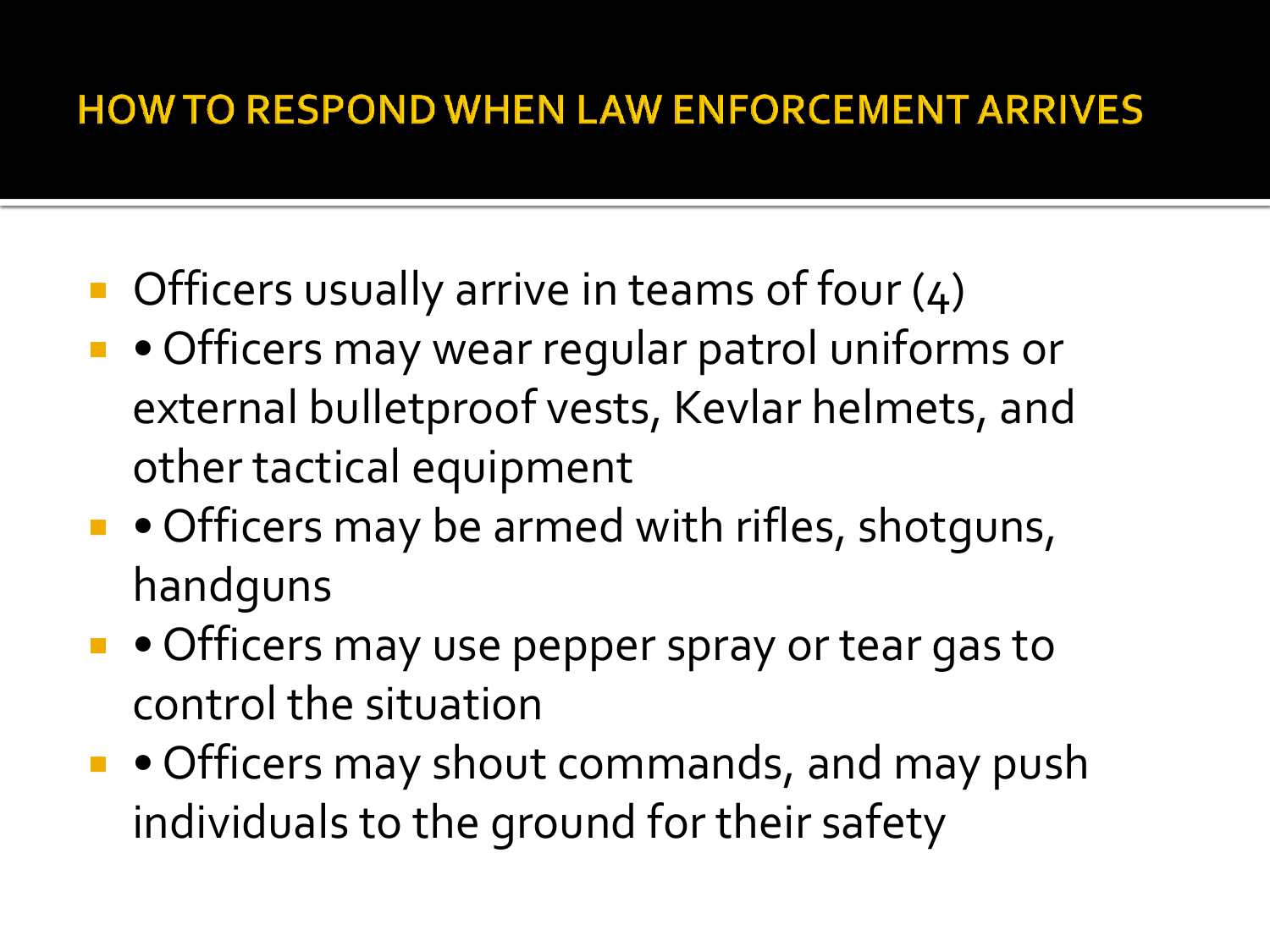### How to react when law enforcement arrives:

Remain calm, and follow officers' instructions

- Put down any items in your hands (i.e., bags, jackets)
- Immediately raise hands and spread fingers
- Keep hands visible at all times
- Avoid making quick movements toward officers such as holding on to them for safety
- Avoid pointing, screaming and/or yelling
- Do not stop to ask officers for help or direction when evacuating, just proceed in the direction from which officers are entering the premises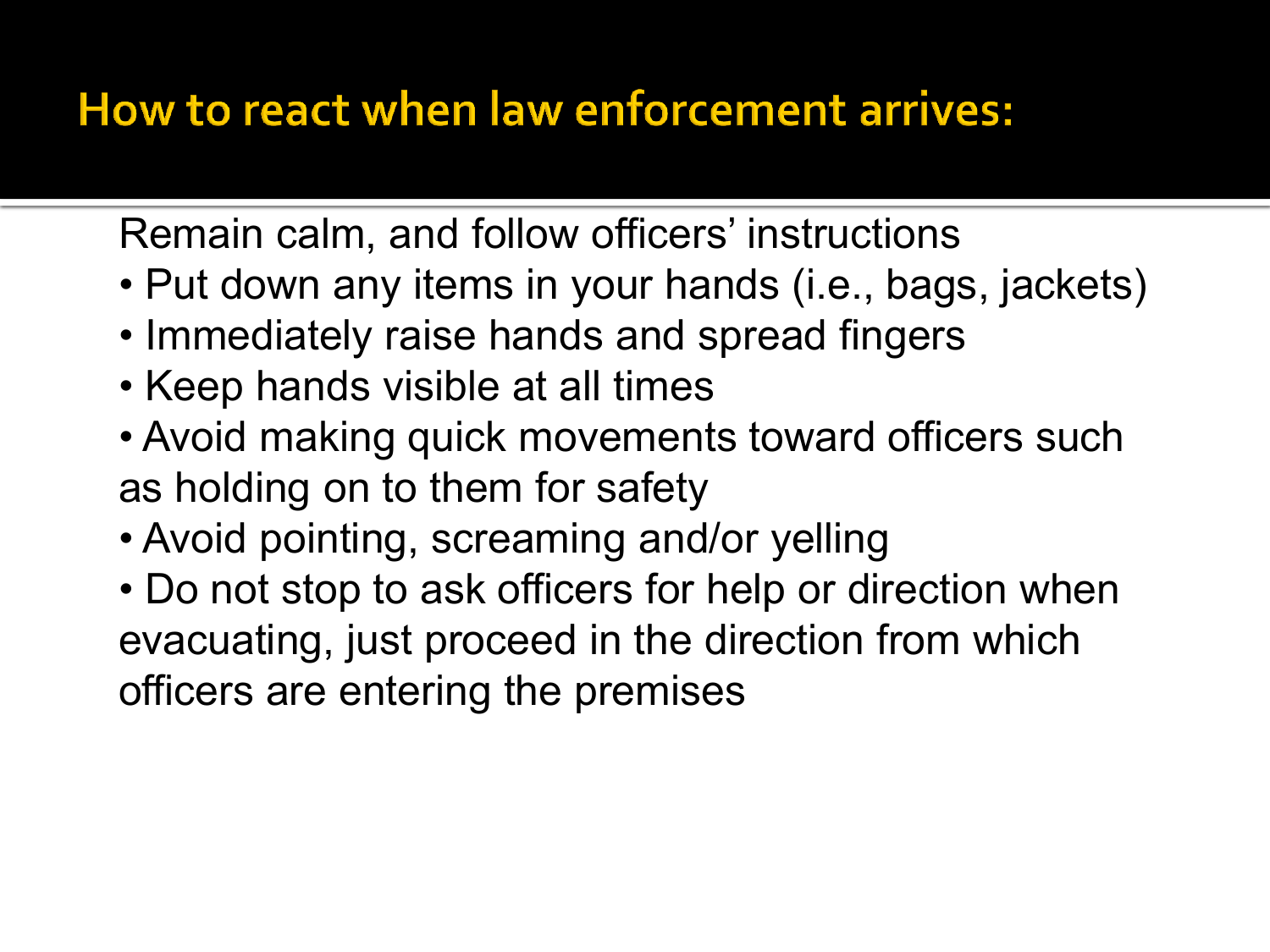### Information to provide to law enforcement or 911 operator:

- **Location of the active shooter**
- Number of shooters, if more than one
- Physical description of shooter/s
- Number and type of weapons held by the shooter/s
- **Number of potential victims at the location.**
- The first officers to arrive to the scene will not stop to help injured persons.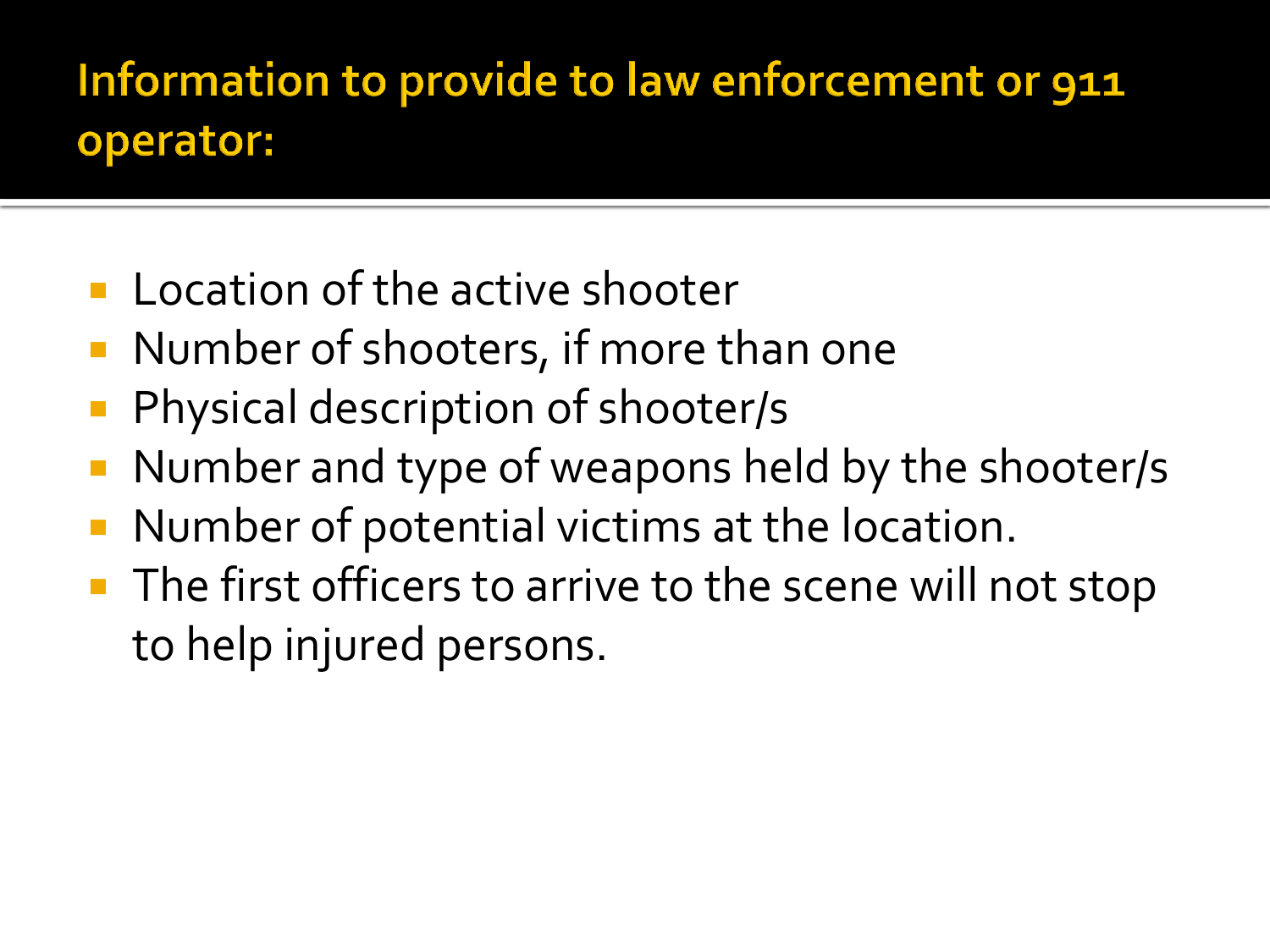### Information to provide to law enforcement or 911 operator:

- **Expect rescue teams comprised of additional officers and** emergency medical personnel to follow the initial officers. These rescue teams will treat and remove any injured persons. They may also call upon able-bodied individuals to assist in removing the wounded from the premises.
- Once you have reached a safe location or an assembly point, you will likely be held in that area by law enforcement until the situation is under control, and all witnesses have been identified and questioned. Do not leave until law enforcement authorities have instructed you to do so.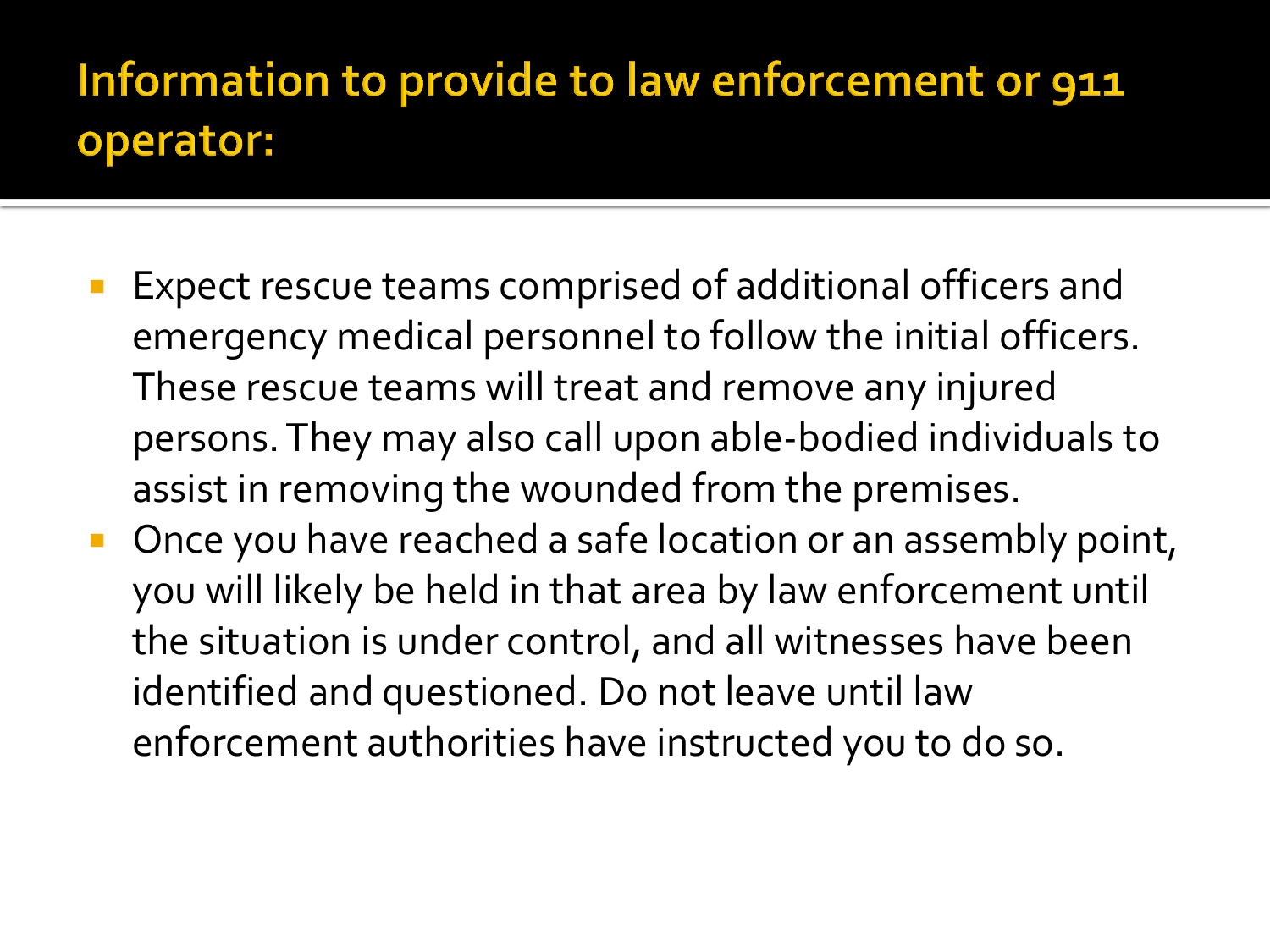# **Conclusion:**